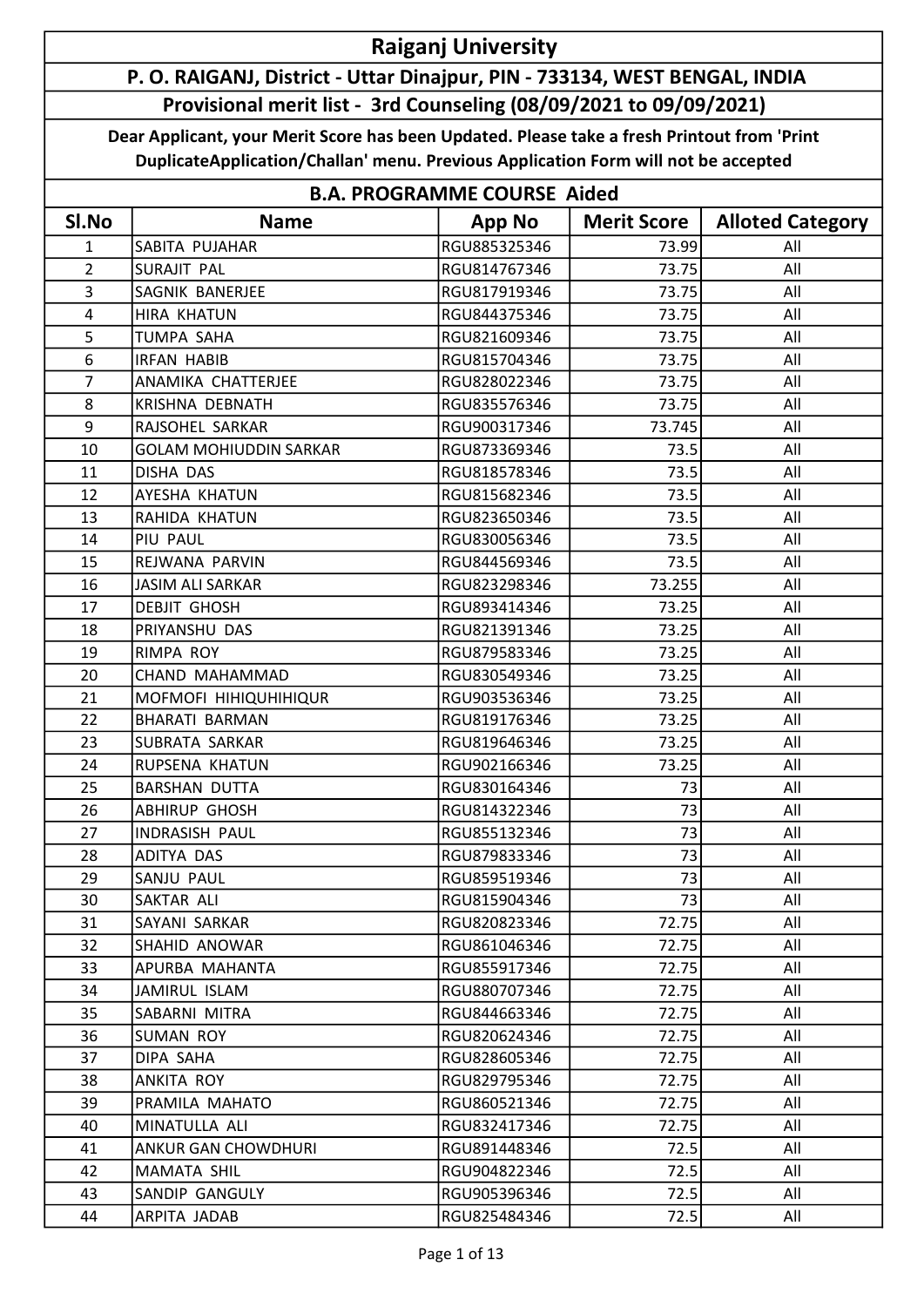| <b>B.A. PROGRAMME COURSE Aided</b> |                         |               |                    |                         |
|------------------------------------|-------------------------|---------------|--------------------|-------------------------|
| SI.No                              | <b>Name</b>             | <b>App No</b> | <b>Merit Score</b> | <b>Alloted Category</b> |
| 45                                 | FARGANA GULSAN BEGAM    | RGU838807346  | 72.5               | All                     |
| 46                                 | NIKITA CHOWDHURY        | RGU823651346  | 72.5               | All                     |
| 47                                 | PRAVAT JHA              | RGU815257346  | 72.5               | All                     |
| 48                                 | RUMI MAHATO             | RGU835851346  | 72.5               | All                     |
| 49                                 | <b>MOUSUMI GUHA ROY</b> | RGU832134346  | 72.5               | All                     |
| 50                                 | ALI HOQUE               | RGU901723346  | 72.5               | All                     |
| 51                                 | DONA SAHA               | RGU814232346  | 72.25              | All                     |
| 52                                 | <b>JASMINA KHATUN</b>   | RGU820808346  | 72.25              | All                     |
| 53                                 | <b>SOUMODIP PAUL</b>    | RGU847047346  | 72.25              | All                     |
| 54                                 | MRINMAYEE SARKAR        | RGU828707346  | 72.25              | All                     |
| 55                                 | <b>ANJERA KHATUN</b>    | RGU822194346  | 72.25              | All                     |
| 56                                 | SUBHADIP DAS            | RGU817898346  | 72.25              | All                     |
| 57                                 | SRIJIT ACHARJEE         | RGU850305346  | 72.25              | All                     |
| 58                                 | PRITAM KUMAR MANDAL     | RGU826504346  | 72.25              | All                     |
| 59                                 | NITESH MAHATO           | RGU831238346  | 72.25              | All                     |
| 60                                 | <b>OSIMUL HOQUE</b>     | RGU830165346  | 72.25              | All                     |
| 61                                 | FIROZ ALI               | RGU822372346  | 72.25              | All                     |
| 62                                 | MINUFA KHATUN           | RGU822664346  | 72.25              | All                     |
| 63                                 | RIMPA ROY               | RGU819618346  | 72.25              | All                     |
| 64                                 | DHANU MAHATO            | RGU843504346  | 72.25              | All                     |
| 65                                 | <b>MST ASMA KHATUN</b>  | RGU844906346  | 72                 | All                     |
| 66                                 | NIBAS ROY               | RGU815785346  | 72                 | All                     |
| 67                                 | <b>AIRINA PERVIN</b>    | RGU818615346  | 72                 | All                     |
| 68                                 | RAHUL HOSSAIN           | RGU876595346  | 72                 | All                     |
| 69                                 | <b>GOURAB PAUL</b>      | RGU820036346  | 72                 | All                     |
| 70                                 | SONY MAJUMDAR           | RGU820521346  | 72                 | All                     |
| 71                                 | SAJADA KHATUN           | RGU852765346  | 72                 | All                     |
| 72                                 | ASHA SARKAR             | RGU826848346  | 72                 | All                     |
| 73                                 | MEGHNA DAS              | RGU819353346  | 72                 | All                     |
| 74                                 | NISHAT JAHAN            | RGU837991346  | 72                 | All                     |
| 75                                 | ANIKET MANDAL           | RGU829529346  | 72                 | All                     |
| 76                                 | <b>ISRAFUL ALI</b>      | RGU860726346  | 72                 | All                     |
| 77                                 | <b>ASNOOR PARVIN</b>    | RGU851031346  | 71.785             | All                     |
| 78                                 | DEBANKAR SARKAR         | RGU817406346  | 71.75              | All                     |
| 79                                 | KUNAL SETHIA            | RGU866622346  | 71.75              | All                     |
| 80                                 | SAMIM SARKAR            | RGU886119346  | 71.75              | All                     |
| 81                                 | RUJINA KHATUN           | RGU874677346  | 71.75              | All                     |
| 82                                 | SHABNUR KHATUN          | RGU847802346  | 71.75              | All                     |
| 83                                 | <b>KRISHNA SARKAR</b>   | RGU838374346  | 71.75              | All                     |
| 84                                 | RAKHI PARVIN            | RGU828697346  | 71.75              | All                     |
| 85                                 | PAYEL CHOUDHURY         | RGU817314346  | 71.75              | All                     |
| 86                                 | SOUMYAMAY DUTTA         | RGU891589346  | 71.75              | All                     |
| 87                                 | MAHIMA PARVIN           | RGU831080346  | 71.75              | All                     |
| 88                                 | <b>JABA PAUL</b>        | RGU819985346  | 71.75              | All                     |
| 89                                 | SELINA BEGAM            | RGU819565346  | 71.75              | All                     |
| 90                                 | SELINA BEGAM            | RGU895961346  | 71.75              | All                     |
| 91                                 | <b>MADHU MITA SAHA</b>  | RGU859466346  | 71.75              | All                     |
| 92                                 | LAKHI MAHATO            | RGU829538346  | 71.75              | All                     |
| 93                                 | RAHUL MAHATO            | RGU836012346  | 71.5               | All                     |
| 94                                 | <b>GOURAB DAS</b>       | RGU900286346  | 71.5               | All                     |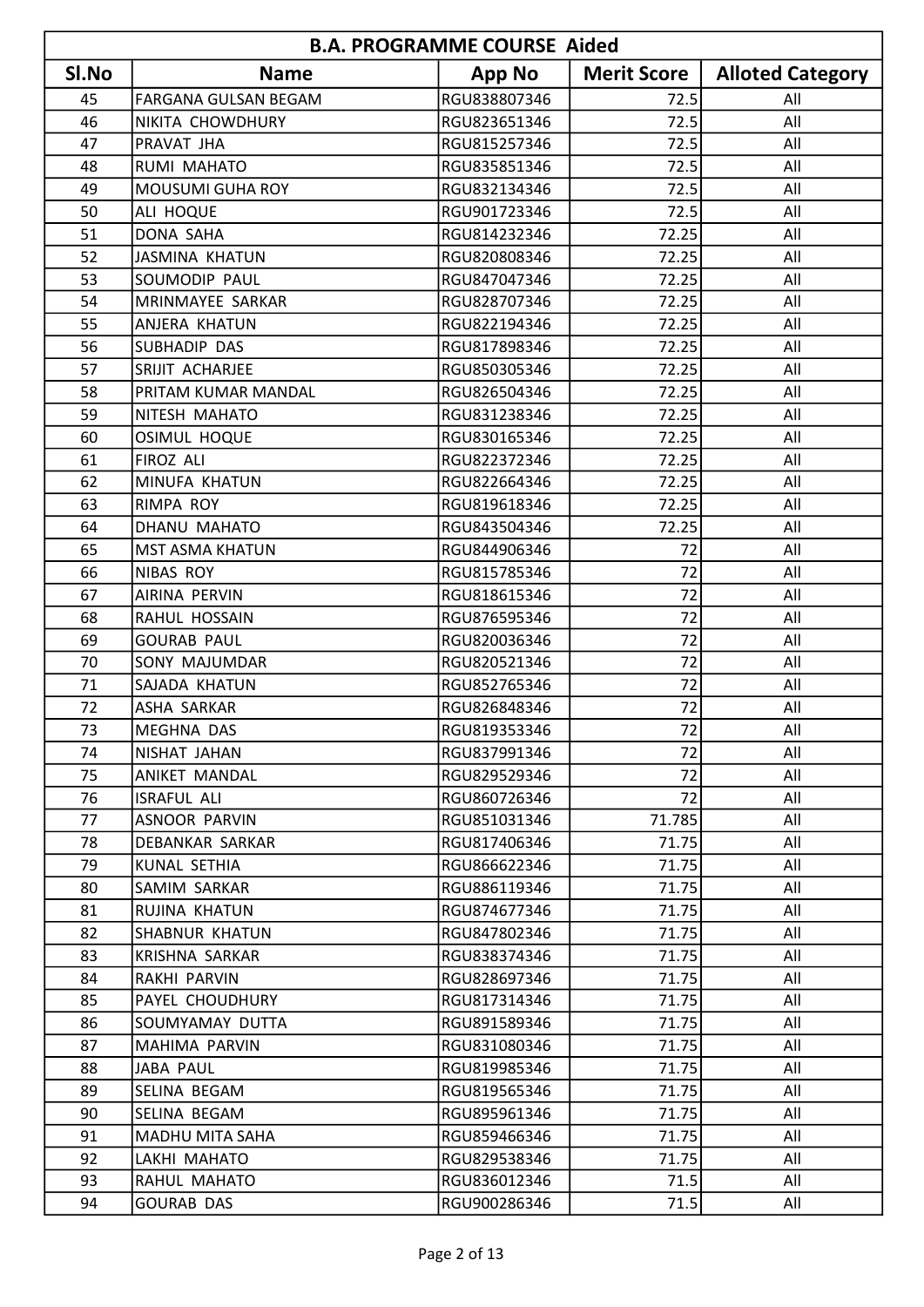| <b>B.A. PROGRAMME COURSE Aided</b> |                         |               |                    |                         |
|------------------------------------|-------------------------|---------------|--------------------|-------------------------|
| SI.No                              | <b>Name</b>             | <b>App No</b> | <b>Merit Score</b> | <b>Alloted Category</b> |
| 95                                 | <b>BIPRATIP BISWAS</b>  | RGU820766346  | 71.5               | All                     |
| 96                                 | SAYANDEEP CHAKRABORTY   | RGU823672346  | 71.5               | All                     |
| 97                                 | <b>IMRAN ALI</b>        | RGU899931346  | 71.5               | All                     |
| 98                                 | AMINUL ISLAM            | RGU824735346  | 71.5               | All                     |
| 99                                 | KABITA SARKAR           | RGU837051346  | 71.5               | All                     |
| 100                                | CHUMKI SANYAL           | RGU818472346  | 71.5               | All                     |
| 101                                | SAHANAWAJ SEKH          | RGU839679346  | 71.5               | All                     |
| 102                                | <b>ALI AJGAR</b>        | RGU842030346  | 71.5               | All                     |
| 103                                | RASHEL JAMAN            | RGU852102346  | 71.5               | All                     |
| 104                                | <b>BARSHA PANDEY</b>    | RGU904108346  | 71.5               | All                     |
| 105                                | <b>FARIK ALI</b>        | RGU840846346  | 71.5               | All                     |
| 106                                | <b>RUPALI KHATUN</b>    | RGU819258346  | 71.25              | All                     |
| 107                                | <b>RUPALI PARVIN</b>    | RGU820971346  | 71.25              | All                     |
| 108                                | <b>AYUSH KUMAR LAL</b>  | RGU815058346  | 71.25              | All                     |
| 109                                | <b>SAMIM AKTAR REZA</b> | RGU818495346  | 71.25              | All                     |
| 110                                | RESMINA PARVIN          | RGU901544346  | 71.25              | All                     |
| 111                                | NISHAR AHAMAD           | RGU824641346  | 71.25              | All                     |
| 112                                | SACHIN SARKAR           | RGU830638346  | 71.25              | All                     |
| 113                                | MOUSUMI PARVIN          | RGU863381346  | 71.25              | All                     |
| 114                                | SHRABANI CHAKRABORTY    | RGU829061346  | 71.25              | All                     |
| 115                                | <b>JOSANA KHATUN</b>    | RGU829742346  | 71.25              | All                     |
| 116                                | KAISAR ALI              | RGU839225346  | 71.25              | All                     |
| 117                                | <b>TAPASHREE ROY</b>    | RGU828297346  | 71.25              | All                     |
| 118                                | PUJA SAHA               | RGU830670346  | 71.25              | All                     |
| 119                                | <b>BICHITRA MAHATO</b>  | RGU893355346  | 71.25              | All                     |
| 120                                | SOURABH MANDAL          | RGU833262346  | 71                 | All                     |
| 121                                | RIJU SAHA               | RGU904019346  | 71                 | All                     |
| 122                                | SHRABANI KUNDU          | RGU828889346  | 71                 | All                     |
| 123                                | PRATIM PAUL             | RGU820906346  | 71                 | All                     |
| 124                                | REJUANA PERVIN          | RGU828142346  | 71                 | All                     |
| 125                                | NAJNIN TARANNUM         | RGU834921346  | 71                 | All                     |
| 126                                | SHIBSANKAR DUTTA        | RGU833727346  | 71                 | All                     |
| 127                                | DEEPMOY GUPTA           | RGU819439346  | 71                 | All                     |
| 128                                | MEHEBUB HASAN           | RGU860107346  | 71                 | All                     |
| 129                                | PURNIMA SARKAR          | RGU830099346  | 71                 | All                     |
| 130                                | <b>SUMI BARMAN</b>      | RGU817878346  | 71                 | All                     |
| 131                                | <b>TAMANNA KHATUN</b>   | RGU858174346  | 71                 | All                     |
| 132                                | PINKI BARMAN            | RGU831776346  | 71                 | All                     |
| 133                                | GOLAM YESDANI           | RGU902051346  | 71                 | All                     |
| 134                                | SHILPA CHANDA           | RGU856883346  | 71                 | All                     |
| 135                                | NIROJ PODDER            | RGU848001346  | 71                 | All                     |
| 136                                | RIYA SAHA               | RGU880511346  | 70.8               | All                     |
| 137                                | SAMBHU BARMAN           | RGU847020346  | 70.8               | All                     |
| 138                                | RAHUL BOSE              | RGU815168346  | 70.75              | All                     |
| 139                                | DIPA SAHA               | RGU822990346  | 70.75              | All                     |
| 140                                | OLIUR RAHAMAN           | RGU821785346  | 70.75              | All                     |
| 141                                | NABADIP SINGHA          | RGU832651346  | 70.75              | All                     |
| 142                                | ARGHA CHAKRABARTY       | RGU850324346  | 70.75              | All                     |
| 143                                | DIPAN GUHA              | RGU869070346  | 70.75              | All                     |
| 144                                | PRIYANKA DAS            | RGU827184346  | 70.75              | All                     |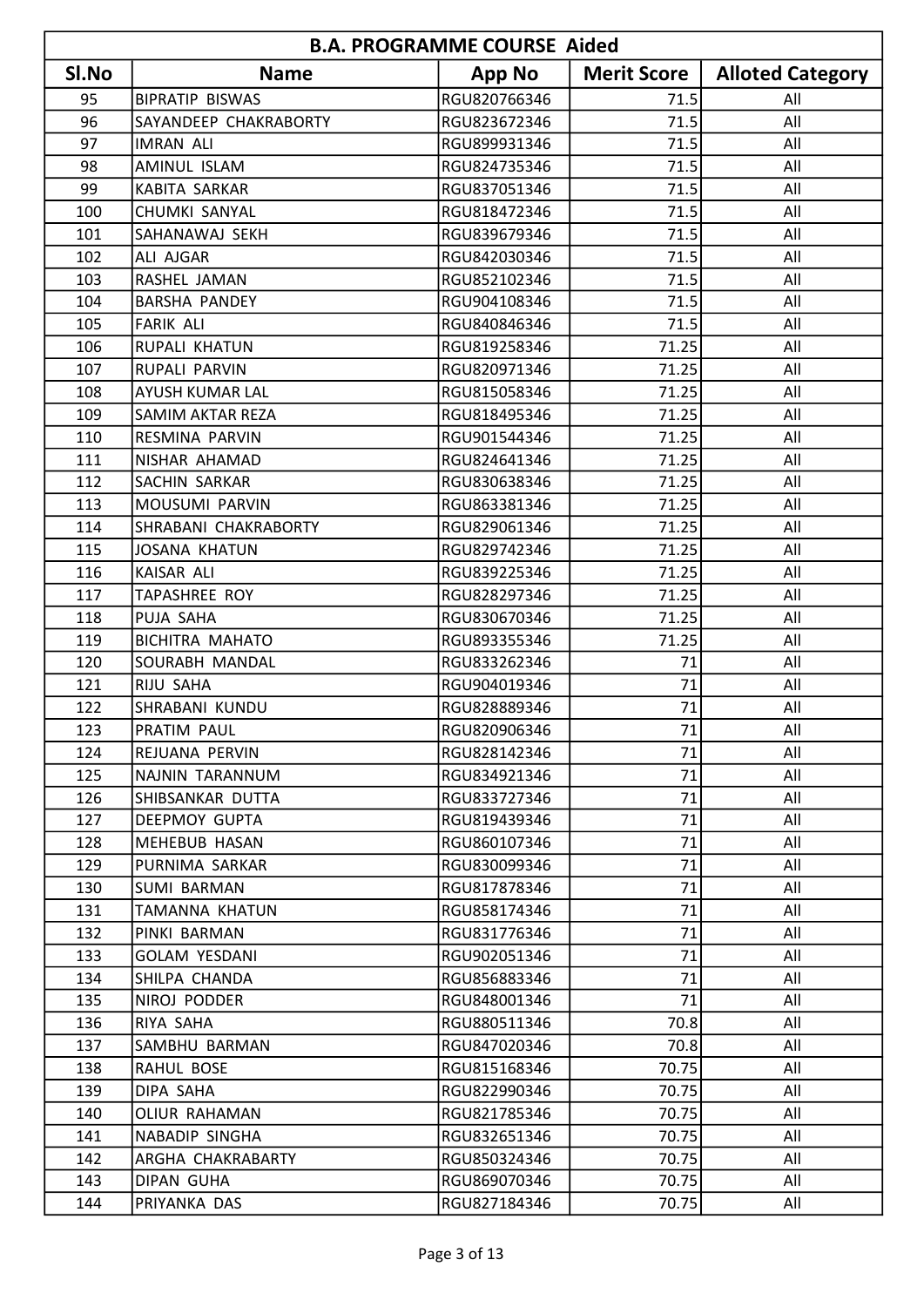| <b>B.A. PROGRAMME COURSE Aided</b> |                          |               |                    |                         |
|------------------------------------|--------------------------|---------------|--------------------|-------------------------|
| SI.No                              | <b>Name</b>              | <b>App No</b> | <b>Merit Score</b> | <b>Alloted Category</b> |
| 145                                | <b>SOMA BISWAS</b>       | RGU815562346  | 70.75              | All                     |
| 146                                | SOMA BISWAS              | RGU865701346  | 70.75              | All                     |
| 147                                | <b>SUDIP SARKAR</b>      | RGU830883346  | 70.75              | All                     |
| 148                                | <b>AYAN BASAK</b>        | RGU847276346  | 70.75              | All                     |
| 149                                | <b>SUDIPA SAHA</b>       | RGU830106346  | 70.75              | All                     |
| 150                                | <b>AMIT CHOWDHURY</b>    | RGU835867346  | 70.75              | All                     |
| 151                                | PARUL SINGHA             | RGU844454346  | 70.75              | All                     |
| 152                                | JAGADISH SAHA            | RGU860548346  | 70.75              | All                     |
| 153                                | PARUL DAS                | RGU851083346  | 70.75              | All                     |
| 154                                | KABITA SARKAR            | RGU822361346  | 70.56              | All                     |
| 155                                | <b>ANIMA BARMAN</b>      | RGU852829346  | 70.56              | All                     |
| 156                                | <b>SUBIR SINGHA</b>      | RGU820465346  | 70.56              | All                     |
| 157                                | MASUMI AKHTARA CHOWDHURY | RGU818048346  | 70.5               | All                     |
| 158                                | ARPITA TIKADAR           | RGU840955346  | 70.5               | All                     |
| 159                                | RABI MAHATO              | RGU868880346  | 70.5               | All                     |
| 160                                | <b>KETAKI DAS</b>        | RGU861367346  | 70.5               | All                     |
| 161                                | <b>BHUMIKA SARKAR</b>    | RGU852802346  | 70.5               | All                     |
| 162                                | MOARJEM SEKH             | RGU863534346  | 70.5               | All                     |
| 163                                | RAKHI RAJAK              | RGU814044346  | 70.5               | All                     |
| 164                                | DHRUBAJYOTI PAUL         | RGU834515346  | 70.5               | All                     |
| 165                                | DEEPA GHOSH              | RGU820440346  | 70.5               | All                     |
| 166                                | PUJA GHOSH               | RGU829405346  | 70.5               | All                     |
| 167                                | <b>BAPI PRAMANIK</b>     | RGU829581346  | 70.5               | All                     |
| 168                                | SUPRIYA DAS              | RGU833197346  | 70.5               | All                     |
| 169                                | ANANYA SARKAR            | RGU822151346  | 70.5               | All                     |
| 170                                | <b>BHARATI SINGHA</b>    | RGU822451346  | 70.5               | All                     |
| 171                                | MITA MOHANTA             | RGU839703346  | 70.5               | All                     |
| 172                                | MITA MOHANTA             | RGU856109346  | 70.5               | All                     |
| 173                                | JANAYA BHOWMICK          | RGU814494346  | 70.5               | All                     |
| 174                                | <b>ABUL KALAM AJAD</b>   | RGU820775346  | 70.5               | All                     |
| 175                                | ARIF AHAMMED             | RGU823247346  | 70.5               | All                     |
| 176                                | PURNIMA THAKUR           | RGU814339346  | 70.5               | All                     |
| 177                                | DOLY ROY                 | RGU832201346  | 70.5               | All                     |
| 178                                | PRITAM MANDAL            | RGU819528346  | 70.5               | All                     |
| 179                                | <b>MD RAKIMUDDIN</b>     | RGU821013346  | 70.5               | All                     |
| 180                                | PRIYANKA SARKAR          | RGU835428346  | 70.5               | All                     |
| 181                                | PALASH SINGHA            | RGU822294346  | 70.5               | All                     |
| 182                                | PARBATI BARMAN           | RGU827753346  | 70.5               | All                     |
| 183                                | AJMATE TAJKERA KHATUN    | RGU844349346  | 70.5               | All                     |
| 184                                | SANUAJ ALI               | RGU901648346  | 70.5               | All                     |
| 185                                | DEBJANI BARMAN           | RGU899903346  | 70.32              | All                     |
| 186                                | ARKA JYOTI NATH          | RGU828479346  | 70.315             | All                     |
| 187                                | MAMANI BARMAN            | RGU855972346  | 70.315             | All                     |
| 188                                | <b>BAPAN PAUL</b>        | RGU830169346  | 70.25              | All                     |
| 189                                | <b>BHARAT BARMAN</b>     | RGU849856346  | 70.25              | All                     |
| 190                                | RANATUNGA SAHA           | RGU830281346  | 70.25              | All                     |
| 191                                | TINA BASAK               | RGU832737346  | 70.25              | All                     |
| 192                                | TAIYAB ALI               | RGU834494346  | 70.25              | All                     |
| 193                                | DIYA DAS                 | RGU830647346  | 70.25              | All                     |
| 194                                | DIPON RAJBANSHI          | RGU832239346  | 70.25              | All                     |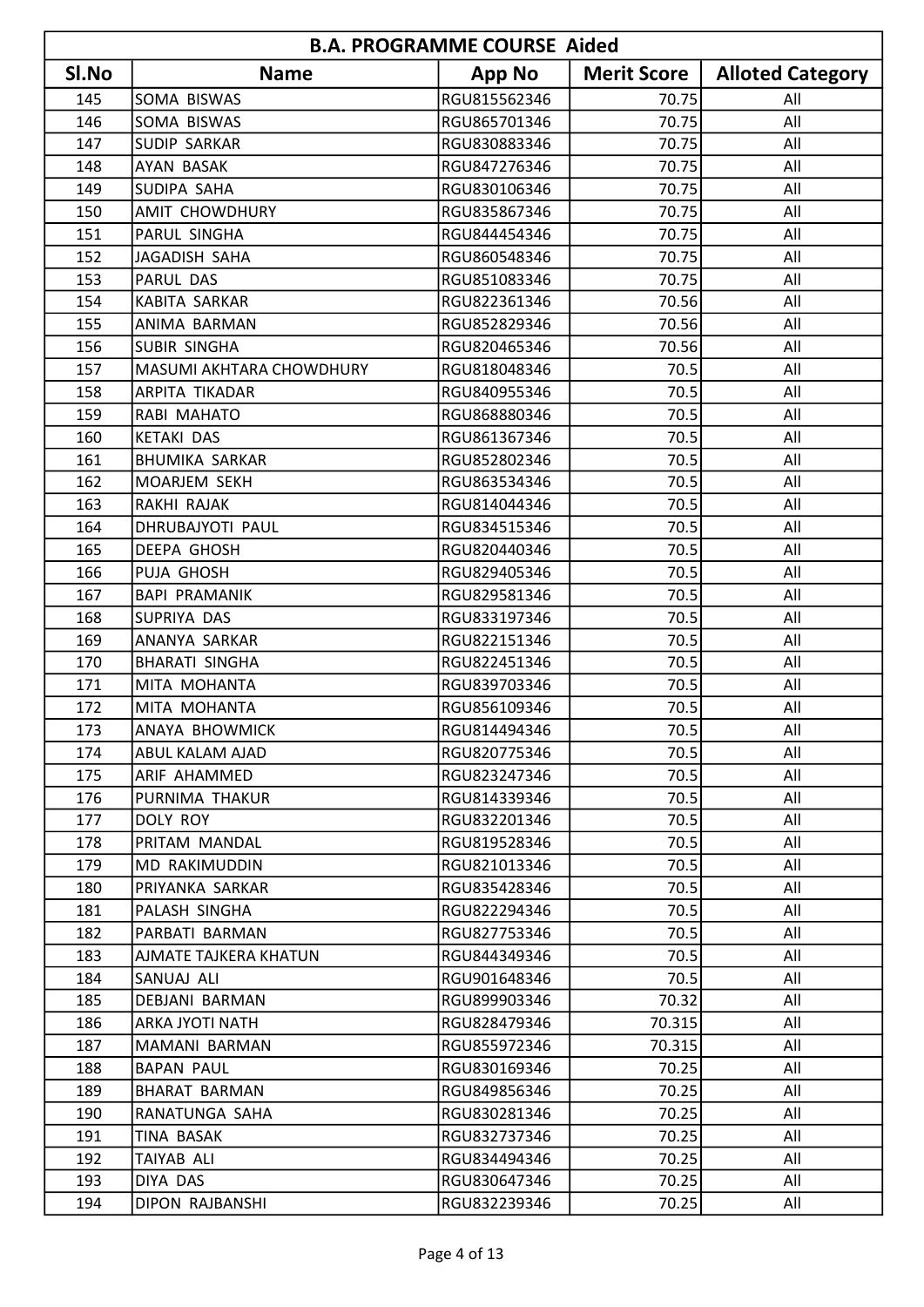| <b>B.A. PROGRAMME COURSE Aided</b> |                            |               |                    |                         |
|------------------------------------|----------------------------|---------------|--------------------|-------------------------|
| Sl.No                              | <b>Name</b>                | <b>App No</b> | <b>Merit Score</b> | <b>Alloted Category</b> |
| 195                                | <b>DWIP SHIL</b>           | RGU825000346  | 70.25              | All                     |
| 196                                | ASHRAFUL HOQUE             | RGU839362346  | 70.25              | All                     |
| 197                                | TAKIUDDIN AHMAD            | RGU900333346  | 70.25              | All                     |
| 198                                | MOSAMMED MAMTAJ BEGAM      | RGU828825346  | 70.25              | All                     |
| 199                                | ANUSHREE DAS               | RGU821364346  | 70.25              | All                     |
| 200                                | <b>SUJAN BARMAN</b>        | RGU821253346  | 70.25              | All                     |
| 201                                | <b>MAMPI MAHATO</b>        | RGU822013346  | 70.25              | All                     |
| 202                                | SOUGATA KARMAKAR           | RGU816650346  | 70.25              | All                     |
| 203                                | <b>ABHIK BARMAN</b>        | RGU823010346  | 70.25              | All                     |
| 204                                | JOY BARMAN                 | RGU821627346  | 70.25              | All                     |
| 205                                | DEBABRATA BARMAN           | RGU821284346  | 70.08              | All                     |
| 206                                | RISHITA DEY SARKAR         | RGU836322346  | 70                 | All                     |
| 207                                | <b>ASRAFUL MD</b>          | RGU835333346  | 70                 | All                     |
| 208                                | <b>BHABATOSH BARMAN</b>    | RGU835558346  | 70                 | All                     |
| 209                                | RAHUL MAHATO               | RGU874146346  | 70                 | All                     |
| 210                                | <b>ARPITA DEBNATH</b>      | RGU820828346  | 70                 | All                     |
| 211                                | DONA BORAL                 | RGU818261346  | 70                 | All                     |
| 212                                | SAGARIKA SARKAR            | RGU820930346  | 70                 | All                     |
| 213                                | PINKY SARKAR               | RGU824003346  | 70                 | All                     |
| 214                                | <b>BARNALI PRAMANIK</b>    | RGU823587346  | 70                 | All                     |
| 215                                | SALEENA PARVIN             | RGU846267346  | 70                 | All                     |
| 216                                | RAMESH KARMAKAR            | RGU831004346  | 70                 | All                     |
| 217                                | PRADIP BARMAN              | RGU834040346  | 70                 | All                     |
| 218                                | PRADIP PAUL                | RGU821243346  | 70                 | All                     |
| 219                                | <b>TABAS MUKHARA BEGAM</b> | RGU867947346  | 70                 | All                     |
| 220                                | TANMAY ROY ROY             | RGU884492346  | 70                 | All                     |
| 221                                | MOUMITA SAHA               | RGU820087346  | 70                 | All                     |
| 222                                | MILAN ROY                  | RGU859564346  | 70                 | All                     |
| 223                                | HAREN SINGHA               | RGU835149346  | 70                 | All                     |
| 224                                | <b>MD USMAN</b>            | RGU858402346  | 70                 | All                     |
| 225                                | JAY DEBSARMA               | RGU830328346  | 70                 | All                     |
| 226                                | MUKTI DEBSARMA             | RGU897046346  | 70                 | All                     |
| 227                                | SAMPA SARKAR               | RGU871057346  | 70                 | All                     |
| 228                                | ANIRBAN JHA                | RGU897226346  | 70                 | All                     |
| 229                                | JOY SARKAR                 | RGU828952346  | 70                 | All                     |
| 230                                | JAY SARKAR                 | RGU891217346  | 70                 | All                     |
| 231                                | KADAM DEBSHARMA            | RGU819006346  | 70                 | All                     |
| 232                                | TAIB ALI                   | RGU833339346  | 70                 | All                     |
| 233                                | SUMANA DEBNATH             | RGU816736346  | 70                 | All                     |
| 234                                | PUJA PAUL                  | RGU818620346  | 70                 | All                     |
| 235                                | PARIKSHIT KR ROY           | RGU896441346  | 70                 | All                     |
| 236                                | SAHID ANWAR                | RGU897365346  | 70                 | All                     |
| 237                                | MANIK DAS                  | RGU902367346  | 70                 | All                     |
| 238                                | <b>AMIT SARKAR</b>         | RGU845794346  | 69.75              | All                     |
| 239                                | MD SAYED ANWAR             | RGU899734346  | 69.75              | All                     |
| 240                                | HRIDAY BARMAN              | RGU854759346  | 69.75              | All                     |
| 241                                | RITIKA MURMU               | RGU880482346  | 69.75              | All                     |
| 242                                | LIPIKA BISWAS              | RGU832033346  | 69.75              | All                     |
| 243                                | JEET ROY                   | RGU820894346  | 69.75              | All                     |
| 244                                | SHUBHANKAR ROY             | RGU845905346  | 69.75              | All                     |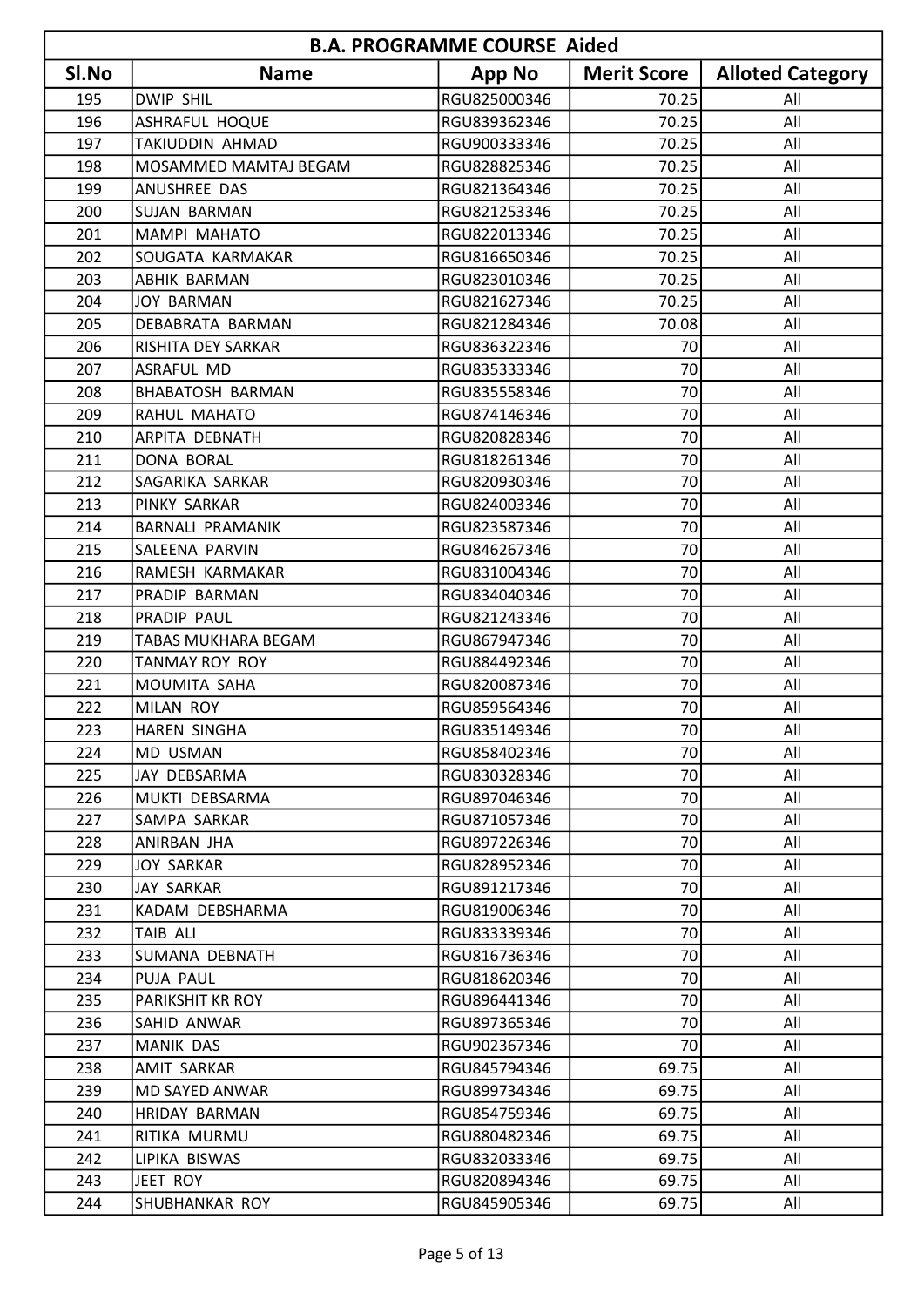| <b>B.A. PROGRAMME COURSE Aided</b> |                         |               |                    |                         |
|------------------------------------|-------------------------|---------------|--------------------|-------------------------|
| SI.No                              | <b>Name</b>             | <b>App No</b> | <b>Merit Score</b> | <b>Alloted Category</b> |
| 245                                | <b>DOLI ROY</b>         | RGU862130346  | 69.75              | All                     |
| 246                                | <b>HEMA SARKAR</b>      | RGU819449346  | 69.75              | All                     |
| 247                                | DITI SAHA               | RGU817859346  | 69.75              | All                     |
| 248                                | PRIYA PAUL              | RGU838938346  | 69.75              | All                     |
| 249                                | SUHANA PARVIN           | RGU833701346  | 69.75              | All                     |
| 250                                | <b>KOEL BISWAS</b>      | RGU868209346  | 69.75              | All                     |
| 251                                | <b>SUJIT SARKAR</b>     | RGU835160346  | 69.75              | All                     |
| 252                                | <b>SUMAN BARMAN</b>     | RGU864924346  | 69.75              | All                     |
| 253                                | RAJESH BARMAN           | RGU838310346  | 69.75              | All                     |
| 254                                | LIPIKA NATH JOGI        | RGU830141346  | 69.75              | All                     |
| 255                                | RAJA SINGHA             | RGU865578346  | 69.75              | All                     |
| 256                                | MAJIDUR RAHAMAN         | RGU868994346  | 69.75              | All                     |
| 257                                | HEMANTA SARKAR          | RGU897359346  | 69.75              | All                     |
| 258                                | SHREYA MODAK            | RGU830008346  | 69.75              | All                     |
| 259                                | PRIYANKA SARKAR         | RGU833692346  | 69.75              | All                     |
| 260                                | RAKIB ALAM              | RGU826592346  | 69.75              | All                     |
| 261                                | PRADIP DUTTA            | RGU820772346  | 69.75              | All                     |
| 262                                | SUMITRA SARKAR          | RGU817029346  | 69.75              | All                     |
| 263                                | SUPRIYA GHOSH           | RGU826357346  | 69.75              | All                     |
| 264                                | PRASANTA KUMAR ROY      | RGU839947346  | 69.75              | All                     |
| 265                                | <b>DISHA ROY</b>        | RGU819034346  | 69.75              | All                     |
| 266                                | NASRIN BEGAM            | RGU899551346  | 69.75              | All                     |
| 267                                | RANJAN MAHATO           | RGU883089346  | 69.75              | All                     |
| 268                                | JABA BARMAN             | RGU855161346  | 69.75              | All                     |
| 269                                | ALIMUDDIN ALIMUDDIN     | RGU857346346  | 69.6               | All                     |
| 270                                | SAGAR PAUL              | RGU821295346  | 69.58              | All                     |
| 271                                | MD KAIF HOSSAIN         | RGU831356346  | 69.5               | All                     |
| 272                                | <b>MD ARIZ AFTAB</b>    | RGU862472346  | 69.5               | All                     |
| 273                                | RAJA DAS                | RGU897748346  | 69.5               | All                     |
| 274                                | ROJI KARISHMA BEGAM     | RGU827465346  | 69.5               | All                     |
| 275                                | AKASH DEBNATH           | RGU884333346  | 69.5               | All                     |
| 276                                | SANDIPAN DEBSHARMA      | RGU899747346  | 69.5               | All                     |
| 277                                | LITON GHOSH             | RGU820403346  | 69.5               | All                     |
| 278                                | ASADUL HOQUE            | RGU834107346  | 69.5               | All                     |
| 279                                | <b>AMAN ROY</b>         | RGU837409346  | 69.5               | All                     |
| 280                                | DISHA GHOSH             | RGU816790346  | 69.5               | All                     |
| 281                                | ABDUL GONI              | RGU846633346  | 69.5               | All                     |
| 282                                | DWIPANNEETA SARKAR      | RGU816204346  | 69.5               | All                     |
| 283                                | <b>ASHIQUE IMRAN</b>    | RGU814541346  | 69.5               | All                     |
| 284                                | BHARAT BARMAN           | RGU832503346  | 69.5               | All                     |
| 285                                | RAHENA TARA PARVIN      | RGU821724346  | 69.5               | All                     |
| 286                                | <b>UMME SIRAJI</b>      | RGU842986346  | 69.5               | All                     |
| 287                                | AMIYO SARKAR            | RGU829131346  | 69.5               | All                     |
| 288                                | ASHENA KHATUN           | RGU829287346  | 69.5               | All                     |
| 289                                | RIVANA PARVIN           | RGU848029346  | 69.5               | All                     |
| 290                                | SWARNALI SARBADHIKARY   | RGU814311346  | 69.5               | All                     |
| 291                                | RIMI PARVIN             | RGU829785346  | 69.5               | All                     |
| 292                                | <b>JUBAIYA KHATUN</b>   | RGU902583346  | 69.5               | All                     |
| 293                                | MAHAMMAD MINSARUL ISLAM | RGU878067346  | 69.5               | All                     |
| 294                                | NIBARAN RAJBANSHI       | RGU828840346  | 69.5               | All                     |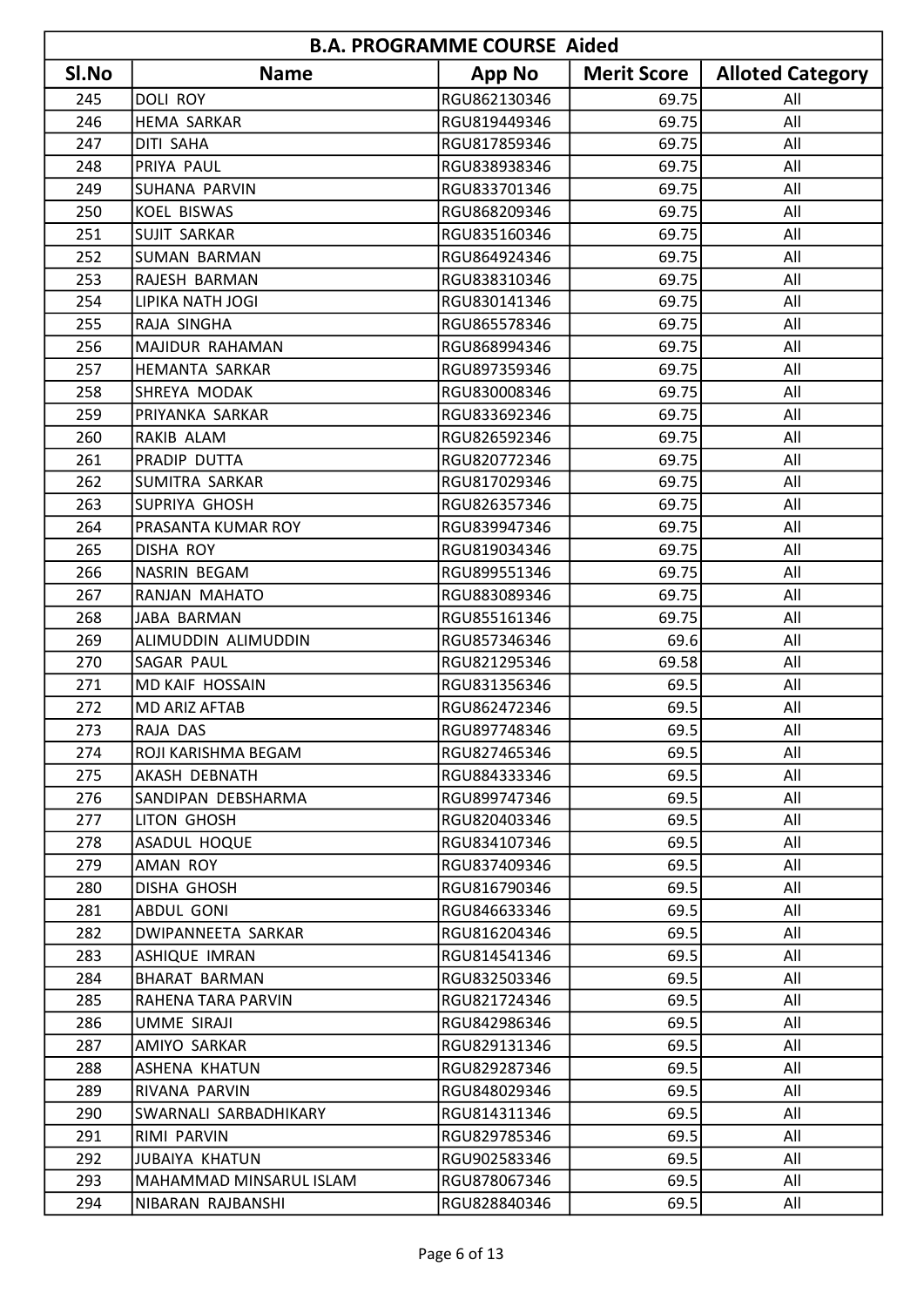| <b>B.A. PROGRAMME COURSE Aided</b> |                           |               |                    |                         |
|------------------------------------|---------------------------|---------------|--------------------|-------------------------|
| SI.No                              | <b>Name</b>               | <b>App No</b> | <b>Merit Score</b> | <b>Alloted Category</b> |
| 295                                | LACHI HALDAR              | RGU825170346  | 69.5               | All                     |
| 296                                | RAMASHIS MAHATO           | RGU828874346  | 69.5               | All                     |
| 297                                | <b>ISTEFA KHATUN</b>      | RGU819467346  | 69.5               | All                     |
| 298                                | <b>BAPAN MANDAL</b>       | RGU884227346  | 69.5               | All                     |
| 299                                | <b>NABAB ALI</b>          | RGU862066346  | 69.5               | All                     |
| 300                                | <b>ANIKET SARKAR</b>      | RGU899978346  | 69.36              | All                     |
| 301                                | <b>BUBAI SINGH</b>        | RGU900154346  | 69.36              | All                     |
| 302                                | RINKI SARKAR              | RGU899892346  | 69.36              | All                     |
| 303                                | AMITAVA GANGULY           | RGU814084346  | 69.335             | All                     |
| 304                                | PARTHA CHOUHAN            | RGU817913346  | 69.25              | All                     |
| 305                                | <b>SAGAR SHIL</b>         | RGU835971346  | 69.25              | All                     |
| 306                                | <b>GRESI ROY</b>          | RGU838706346  | 69.25              | All                     |
| 307                                | PRANAY KUMAR BHOUMIK      | RGU870848346  | 69.25              | All                     |
| 308                                | <b>GOURAB PAUL</b>        | RGU815711346  | 69.25              | All                     |
| 309                                | SAHINA AKHTARI            | RGU823656346  | 69.25              | All                     |
| 310                                | RITA SAHA                 | RGU819869346  | 69.25              | All                     |
| 311                                | TUSHAR KANTI BARMAN       | RGU819174346  | 69.25              | All                     |
| 312                                | SUPARNA SAHA              | RGU830651346  | 69.25              | All                     |
| 313                                | DAYAL BARMAN              | RGU819805346  | 69.25              | All                     |
| 314                                | PRAVAKAR DAS              | RGU839349346  | 69.25              | All                     |
| 315                                | PAYEL BARMAN              | RGU826947346  | 69.25              | All                     |
| 316                                | RINA BARMAN               | RGU825336346  | 69.25              | All                     |
| 317                                | MOUSOMI SARKAR            | RGU837802346  | 69.25              | All                     |
| 318                                | <b>GOURAB DUTTA</b>       | RGU877868346  | 69.25              | All                     |
| 319                                | MEHEBUB ALAM              | RGU847311346  | 69.25              | All                     |
| 320                                | MOUSUMI DAS               | RGU839329346  | 69.25              | All                     |
| 321                                | SAHANAWAJ SARKAR          | RGU827929346  | 69.25              | All                     |
| 322                                | <b>ATAULLA HOSSAIN</b>    | RGU826954346  | 69.25              | All                     |
| 323                                | JEMI KHATUN               | RGU848146346  | 69.25              | All                     |
| 324                                | <b>DEBIRANI SINGHA</b>    | RGU862758346  | 69.25              | All                     |
| 325                                | <b>BISHAKHA DAS</b>       | RGU831387346  | 69.25              | All                     |
| 326                                | KRISHNA KABIRAJ           | RGU859148346  | 69.12              | All                     |
| 327                                | ARUN DEBSARMA             | RGU885763346  | 69.12              | All                     |
| 328                                | ADITYA SAHA               | RGU824683346  | 69.09              | All                     |
| 329                                | SABNAM MUSTARI            | RGU838323346  | 69.09              | All                     |
| 330                                | SANGLAP DEY               | RGU836909346  | 69                 | All                     |
| 331                                | MUKTAR MUKARUL HUSSAIN    | RGU814915346  | 69                 | All                     |
| 332                                | SOMA PARVIN               | RGU864124346  | 69                 | All                     |
| 333                                | ARGHYA KAR                | RGU859168346  | 69                 | All                     |
| 334                                | REKHA BARMAN              | RGU872483346  | 69                 | All                     |
| 335                                | SOLJAR HOSSAIN            | RGU905367346  | 69                 | All                     |
| 336                                | <b>INJAMUL ISLAM</b>      | RGU866121346  | 69                 | All                     |
| 337                                | RIYA RAHAMAN              | RGU869672346  | 69                 | All                     |
| 338                                | DONA GHOSH                | RGU820508346  | 69                 | All                     |
| 339                                | <b>ABDUL RAKIB SARKAR</b> | RGU901452346  | 69                 | All                     |
| 340                                | SUJAY BISWAS              | RGU838131346  | 69                 | All                     |
| 341                                | SUBHRAJIT PAUL            | RGU856925346  | 69                 | All                     |
| 342                                | RAKESH BARMAN             | RGU820442346  | 69                 | All                     |
| 343                                | KULSUM KHATUN             | RGU826542346  | 69                 | All                     |
| 344                                | SULTANA PARVEN            | RGU824973346  | 69                 | All                     |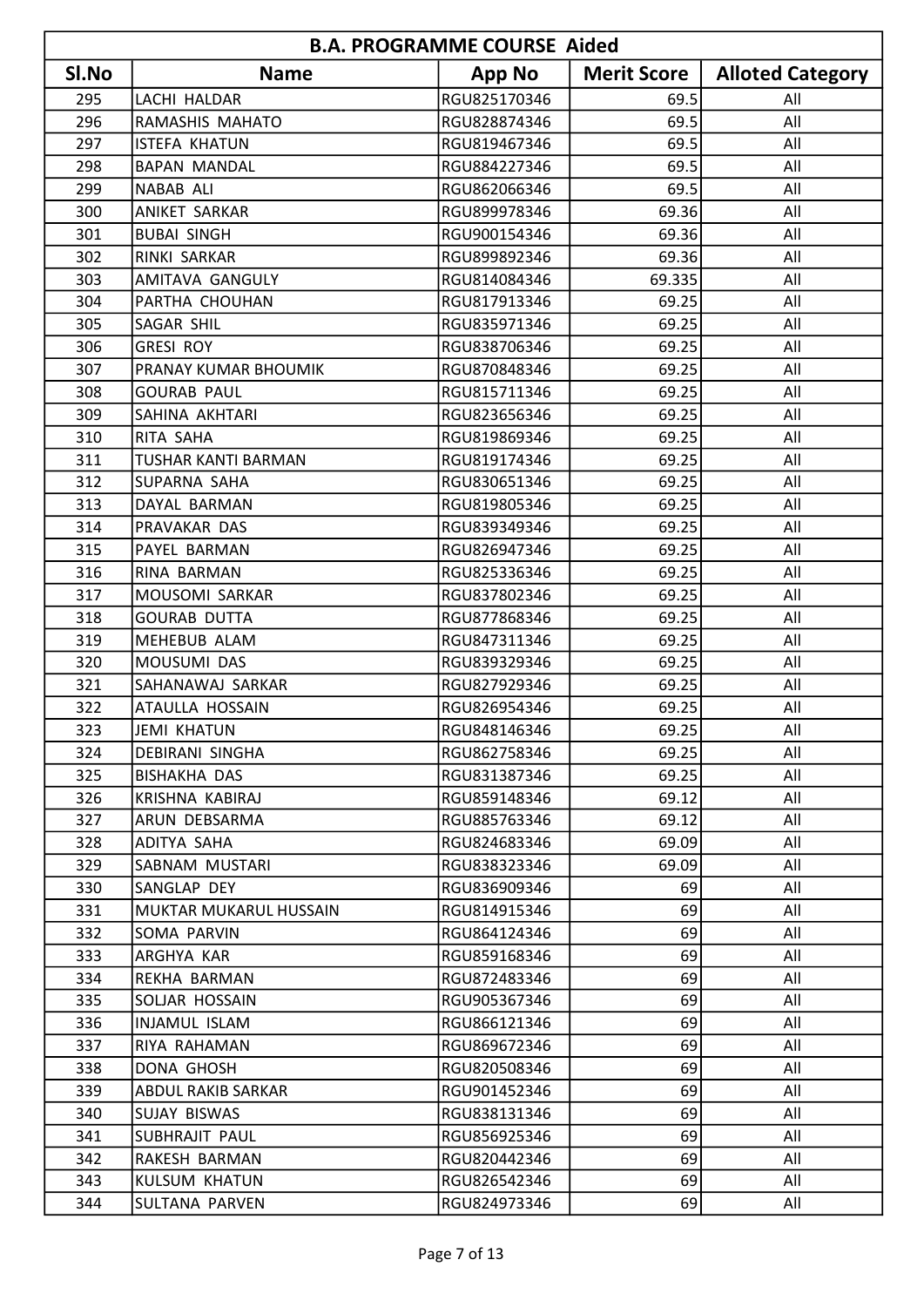| <b>B.A. PROGRAMME COURSE Aided</b> |                           |               |                    |                         |
|------------------------------------|---------------------------|---------------|--------------------|-------------------------|
| SI.No                              | <b>Name</b>               | <b>App No</b> | <b>Merit Score</b> | <b>Alloted Category</b> |
| 345                                | SAMAR MANDAL              | RGU877831346  | 69                 | All                     |
| 346                                | SONALI PAUL               | RGU858735346  | 69                 | All                     |
| 347                                | <b>SELINA KHATUN</b>      | RGU826905346  | 69                 | All                     |
| 348                                | <b>NEHA PARVIN SARKAR</b> | RGU828674346  | 69                 | All                     |
| 349                                | <b>SUTAPA GHOSH</b>       | RGU818288346  | 69                 | All                     |
| 350                                | <b>MD SOHEL ANWAR</b>     | RGU866650346  | 69                 | All                     |
| 351                                | PRIYANKA GHOSH            | RGU819659346  | 69                 | All                     |
| 352                                | NIBAS DAS                 | RGU820777346  | 69                 | All                     |
| 353                                | <b>MAMPI BARMAN</b>       | RGU858019346  | 69                 | All                     |
| 354                                | SHOUVIK BOSE              | RGU817302346  | 69                 | All                     |
| 355                                | SHILPI KHATUN             | RGU827624346  | 69                 | All                     |
| 356                                | PRIYA KARMAKAR            | RGU836778346  | 69                 | All                     |
| 357                                | <b>AJOY BARMAN</b>        | RGU828032346  | 69                 | All                     |
| 358                                | <b>JONI SARKAR</b>        | RGU832522346  | 69                 | All                     |
| 359                                | REJUAN NAJIS              | RGU853305346  | 69                 | All                     |
| 360                                | <b>DEBA KANTA SINGHA</b>  | RGU818590346  | 69                 | All                     |
| 361                                | SANDIPAN DHALI            | RGU815384346  | 69                 | All                     |
| 362                                | ANAMIKA DEBSHARMA         | RGU819886346  | 69                 | All                     |
| 363                                | HABIBUR RAHAMAN           | RGU831038346  | 69                 | All                     |
| 364                                | TRISHA SINHA              | RGU852947346  | 69                 | All                     |
| 365                                | RAKESH KUMAR MAHATO       | RGU835904346  | 69                 | All                     |
| 366                                | <b>BELAL HOSSAIN</b>      | RGU830336346  | 69                 | All                     |
| 367                                | MD APSAR                  | RGU817728346  | 68.75              | All                     |
| 368                                | MD APSAR                  | RGU830122346  | 68.75              | All                     |
| 369                                | <b>FIRDOSH RAHAMAN</b>    | RGU821011346  | 68.75              | All                     |
| 370                                | TAHER ALI                 | RGU829577346  | 68.75              | All                     |
| 371                                | <b>ASRAIL ALI</b>         | RGU896317346  | 68.75              | All                     |
| 372                                | <b>BISWAJIT SINGHA</b>    | RGU853547346  | 68.75              | All                     |
| 373                                | SANJIT SARKAR             | RGU836892346  | 68.75              | All                     |
| 374                                | KAMRAN SARKAR             | RGU894862346  | 68.75              | All                     |
| 375                                | <b>KANAK PAUL</b>         | RGU830871346  | 68.75              | All                     |
| 376                                | PAPRI SAHA                | RGU838610346  | 68.75              | All                     |
| 377                                | RUBINA KHATUN             | RGU865775346  | 68.75              | All                     |
| 378                                | SUSMITA MANDAL            | RGU849733346  | 68.75              | All                     |
| 379                                | ADITI SARKAR              | RGU820984346  | 68.75              | All                     |
| 380                                | DASHYURAJ ALI             | RGU819937346  | 68.75              | All                     |
| 381                                | ANKITA DAS                | RGU828271346  | 68.75              | All                     |
| 382                                | CHUMKI DAS                | RGU834260346  | 68.75              | All                     |
| 383                                | PURBA SAHA                | RGU846659346  | 68.75              | All                     |
| 384                                | KARIMUL SEKH              | RGU904726346  | 68.75              | All                     |
| 385                                | JAYANTI SAHA              | RGU823579346  | 68.75              | All                     |
| 386                                | SANDIP BARMAN             | RGU829886346  | 68.75              | All                     |
| 387                                | ARCHANA BARMAN            | RGU818973346  | 68.75              | All                     |
| 388                                | <b>SUCHITRA DAS</b>       | RGU829304346  | 68.75              | All                     |
| 389                                | KINGKAR MANDAL            | RGU829149346  | 68.75              | All                     |
| 390                                | PRASENJIT SARKAR          | RGU837103346  | 68.75              | All                     |
| 391                                | KEYA KARMAKAR             | RGU831102346  | 68.75              | All                     |
| 392                                | APARNA BARMAN             | RGU823425346  | 68.75              | <b>SC</b>               |
| 393                                | RAHUL SINGHA              | RGU824919346  | 68.75              | <b>SC</b>               |
| 394                                | MOUSUMI SARKAR            | RGU827279346  | 68.75              | <b>SC</b>               |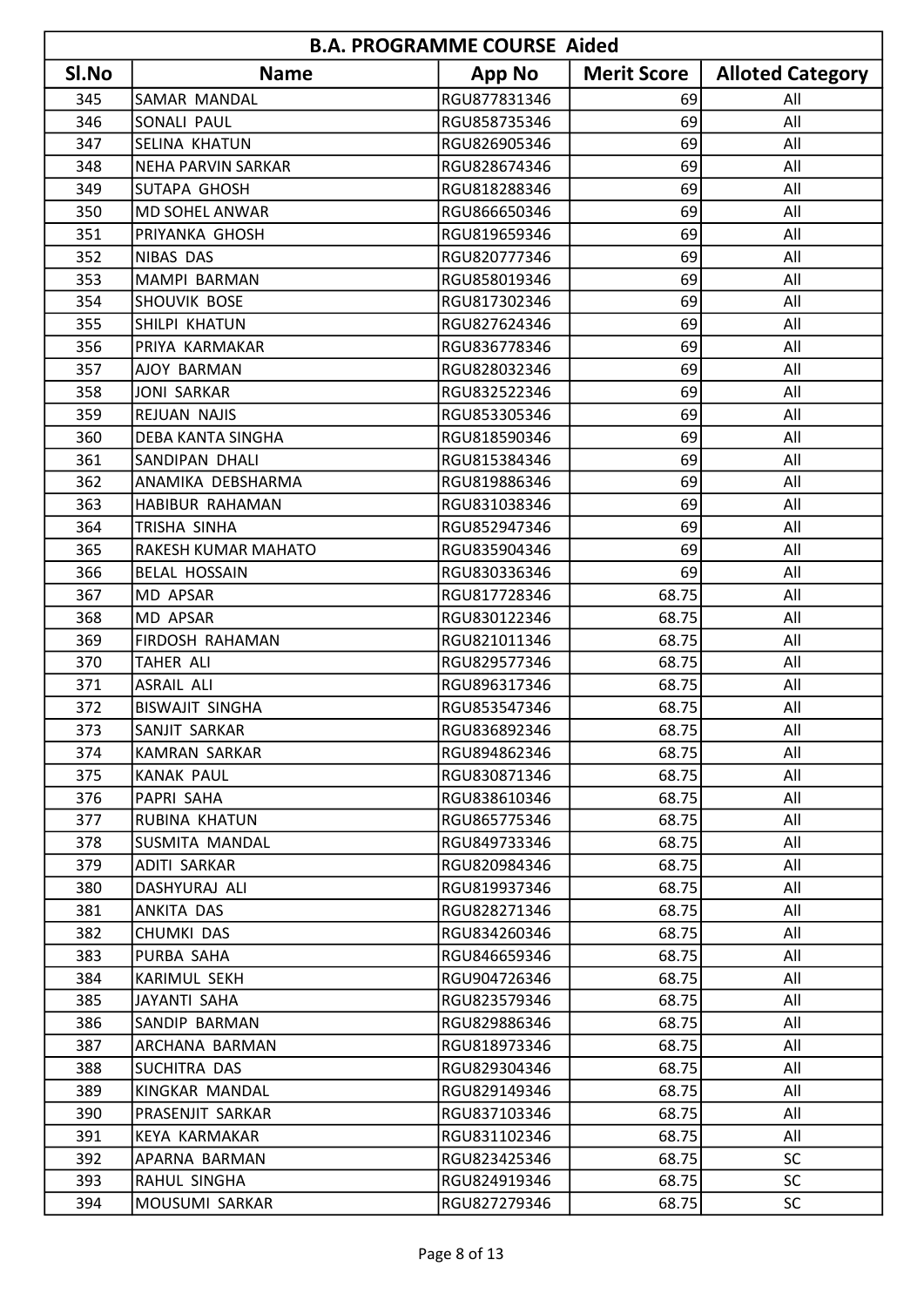| <b>B.A. PROGRAMME COURSE Aided</b> |                        |               |                    |                         |
|------------------------------------|------------------------|---------------|--------------------|-------------------------|
| SI.No                              | <b>Name</b>            | <b>App No</b> | <b>Merit Score</b> | <b>Alloted Category</b> |
| 395                                | <b>BAPPI SINGHA</b>    | RGU858331346  | 68.75              | <b>SC</b>               |
| 396                                | MONIKA SARKAR          | RGU827407346  | 68.75              | SC                      |
| 397                                | RAHUL SHARMA           | RGU866771346  | 68.75              | SC                      |
| 398                                | SHEFALI SARKAR         | RGU830073346  | 68.75              | SC                      |
| 399                                | AKASH SINHA            | RGU822666346  | 68.75              | SC                      |
| 400                                | <b>ARCHANA SARKAR</b>  | RGU827272346  | 68.75              | SC                      |
| 401                                | MILAN CHANDRA BARMAN   | RGU885075346  | 68.75              | <b>SC</b>               |
| 402                                | APU CH BARMAN          | RGU827752346  | 68.75              | SC                      |
| 403                                | <b>KRISHNA ROY</b>     | RGU828897346  | 68.5               | SC                      |
| 404                                | JAYPRAKASH SINGHA      | RGU848530346  | 68.5               | SC                      |
| 405                                | MANORANJAN SINGHA      | RGU837552346  | 68.5               | SC                      |
| 406                                | NIBEDITA BARMAN        | RGU821281346  | 68.5               | SC                      |
| 407                                | RAJA SARKAR            | RGU815132346  | 68.5               | SC                      |
| 408                                | <b>ANIKET SAHA</b>     | RGU826467346  | 68.5               | SC                      |
| 409                                | RENUKA DEBSHRAMA       | RGU832676346  | 68.5               | SC                      |
| 410                                | <b>SUMAN SARKAR</b>    | RGU819897346  | 68.5               | SC                      |
| 411                                | <b>BISTI SARKAR</b>    | RGU822560346  | 68.5               | SC                      |
| 412                                | <b>BHUBANI SARKAR</b>  | RGU904412346  | 68.5               | SC                      |
| 413                                | <b>ANITYA ROY</b>      | RGU866617346  | 68.5               | SC                      |
| 414                                | <b>SUBHA ROY</b>       | RGU822089346  | 68.5               | SC                      |
| 415                                | BISHNU DEBSARMA        | RGU829025346  | 68.5               | <b>SC</b>               |
| 416                                | DISHA BARMAN           | RGU819367346  | 68.5               | SC                      |
| 417                                | <b>PUTUL ROY</b>       | RGU821704346  | 68.5               | SC                      |
| 418                                | SARASWATI ROY          | RGU828837346  | 68.5               | SC                      |
| 419                                | <b>GOBIN SARKAR</b>    | RGU862148346  | 68.5               | SC                      |
| 420                                | SOUMIK BARMAN          | RGU833109346  | 68.4               | SC                      |
| 421                                | <b>DEBKANTA SINGHA</b> | RGU852698346  | 68.355             | SC                      |
| 422                                | AKASH SANNYASI         | RGU820990346  | 68.355             | SC                      |
| 423                                | MAYA DAS               | RGU815649346  | 68.25              | SC.                     |
| 424                                | RAHUL SAHA             | RGU818951346  | 68.25              | <b>SC</b>               |
| 425                                | MITALI DAS             | RGU818558346  | 68.25              | <b>SC</b>               |
| 426                                | TRIPTI ROY             | RGU819947346  | 68.25              | <b>SC</b>               |
| 427                                | <b>KALYAN ROY</b>      | RGU821106346  | 68.25              | <b>SC</b>               |
| 428                                | SUMAN ROY              | RGU898597346  | 68.25              | <b>SC</b>               |
| 429                                | VISHAL DAS             | RGU889900346  | 68.25              | <b>SC</b>               |
| 430                                | MONTOSH SARKAR         | RGU859350346  | 68.25              | <b>SC</b>               |
| 431                                | KALPANA ROY            | RGU815867346  | 68.25              | <b>SC</b>               |
| 432                                | ARNA DEBSARMA          | RGU854788346  | 68.25              | <b>SC</b>               |
| 433                                | KOUSHIK BARMAN         | RGU828080346  | 68                 | <b>SC</b>               |
| 434                                | <b>BANITA SINHA</b>    | RGU822742346  | 68                 | <b>SC</b>               |
| 435                                | <b>BIKRAM SINGHA</b>   | RGU879585346  | 68                 | <b>SC</b>               |
| 436                                | DAYAMAY CH BARMAN      | RGU820623346  | 68                 | <b>SC</b>               |
| 437                                | RAKESH BARMAN          | RGU838687346  | 68                 | <b>SC</b>               |
| 438                                | <b>DIPALI ROY</b>      | RGU823873346  | 68                 | <b>SC</b>               |
| 439                                | MANI BARMAN            | RGU840225346  | 68                 | <b>SC</b>               |
| 440                                | MANASHI ROY            | RGU822982346  | 68                 | <b>SC</b>               |
| 441                                | MANASHI ROY            | RGU848175346  | 68                 | <b>SC</b>               |
| 442                                | PRIYANKA BARMAN        | RGU815982346  | 68                 | <b>SC</b>               |
| 443                                | ANUSHRI BISWAS         | RGU836327346  | 68                 | <b>SC</b>               |
| 444                                | SATHI SARKAR           | RGU863684346  | 68                 | <b>SC</b>               |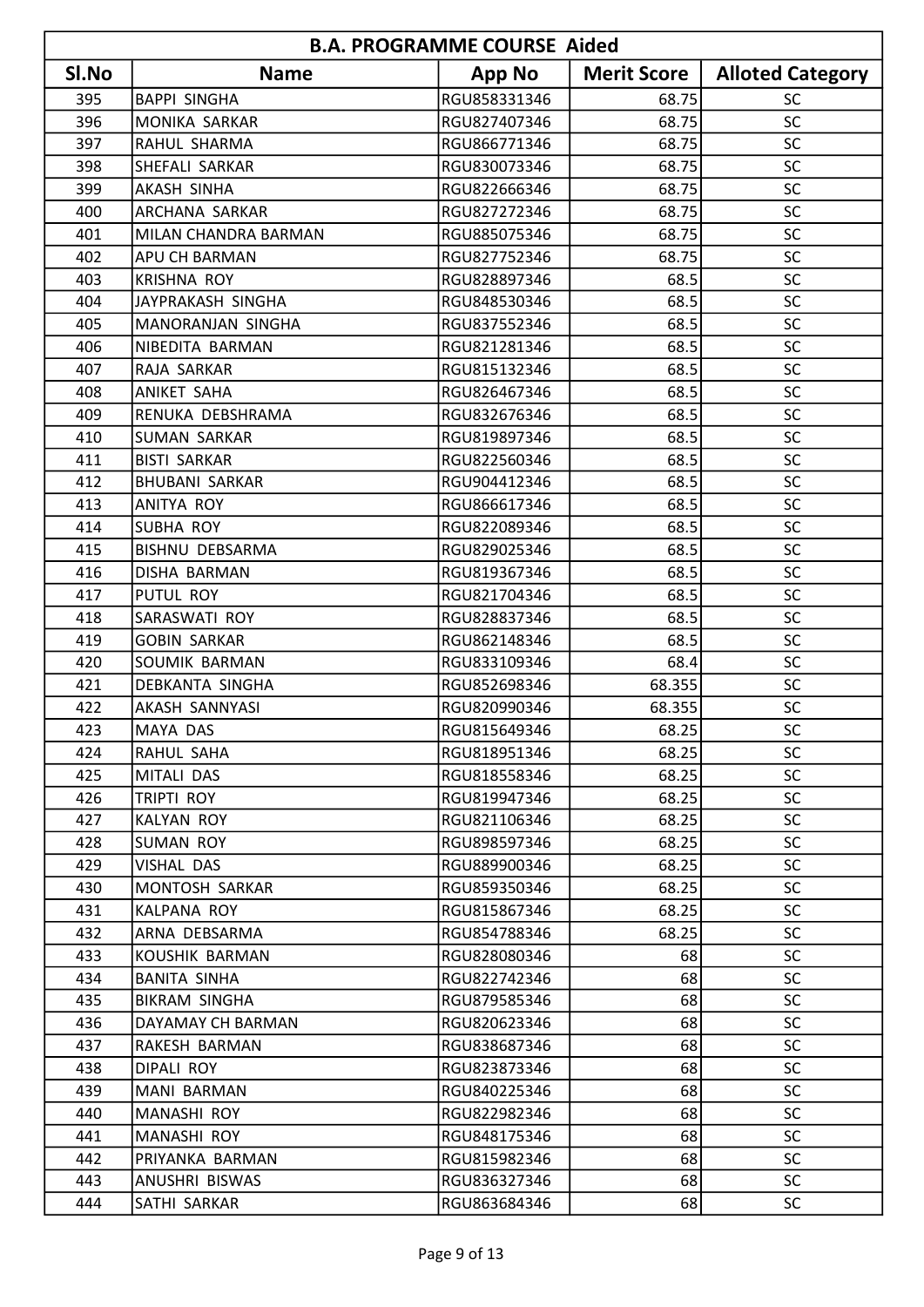|       | <b>B.A. PROGRAMME COURSE Aided</b> |               |                    |                         |  |
|-------|------------------------------------|---------------|--------------------|-------------------------|--|
| SI.No | <b>Name</b>                        | <b>App No</b> | <b>Merit Score</b> | <b>Alloted Category</b> |  |
| 445   | NITTUNJOY MAJUMDER                 | RGU858952346  | 68                 | SC                      |  |
| 446   | <b>TARUN SINGHA</b>                | RGU848310346  | 68                 | SC                      |  |
| 447   | <b>ADITI ROY</b>                   | RGU829471346  | 68                 | <b>SC</b>               |  |
| 448   | SANDIP ROY                         | RGU846947346  | 68                 | SC                      |  |
| 449   | ARUN MAHATO                        | RGU828899346  | 67.75              | SC                      |  |
| 450   | SONIA CHOWHAN                      | RGU827558346  | 67.75              | SC                      |  |
| 451   | PURNENDU BARMAN                    | RGU823224346  | 67.75              | SC                      |  |
| 452   | SUBHANKAR ROY                      | RGU881333346  | 67.75              | SC                      |  |
| 453   | ARPITA SINGHA                      | RGU856533346  | 67.75              | <b>SC</b>               |  |
| 454   | RAJESH SARKAR                      | RGU886694346  | 67.75              | <b>SC</b>               |  |
| 455   | <b>MAMPI MANDAL</b>                | RGU830507346  | 67.75              | SC                      |  |
| 456   | AJOY ROY                           | RGU845806346  | 67.75              | SC                      |  |
| 457   | <b>BHABANI SARKAR</b>              | RGU825660346  | 67.75              | SC                      |  |
| 458   | <b>CHAD SINGHA</b>                 | RGU854220346  | 67.75              | SC                      |  |
| 459   | <b>MADHURI ROY</b>                 | RGU849032346  | 67.5               | SC                      |  |
| 460   | SMRITILATA BARMAN                  | RGU831779346  | 67.5               | SC                      |  |
| 461   | PINKAR SAHA                        | RGU821736346  | 67.5               | SC                      |  |
| 462   | <b>DIYA DAS</b>                    | RGU826664346  | 67.5               | SC                      |  |
| 463   | SUSHMITA SARKAR                    | RGU855949346  | 67.5               | SC                      |  |
| 464   | PRASENJIT SARKAR                   | RGU819752346  | 67.5               | SC                      |  |
| 465   | <b>ESHA ROY</b>                    | RGU821720346  | 67.5               | SC                      |  |
| 466   | <b>ANUP BARMAN</b>                 | RGU879753346  | 67.375             | SC                      |  |
| 467   | <b>KOUSHIK SINGHA</b>              | RGU820820346  | 67.25              | SC                      |  |
| 468   | SANJIB DAS                         | RGU830890346  | 67.25              | SC                      |  |
| 469   | SHANTANU SAHA                      | RGU821003346  | 67.25              | SC                      |  |
| 470   | <b>KOWSHIK SINHA</b>               | RGU815544346  | 67.25              | SC                      |  |
| 471   | CHANCHAL RAY                       | RGU814399346  | 67.25              | SC                      |  |
| 472   | <b>SOUVIK RAY</b>                  | RGU871260346  | 67.25              | SC                      |  |
| 473   | CHITTA RANJAN BARMAN               | RGU832120346  | 67.25              | SC.                     |  |
| 474   | <b>SUNITA MAJUMDER</b>             | RGU860361346  | 67.25              | <b>SC</b>               |  |
| 475   | TOTAN BARMAN                       | RGU819323346  | 67.25              | <b>SC</b>               |  |
| 476   | KARINA BARMAN                      | RGU817811346  | 67.25              | <b>SC</b>               |  |
| 477   | ANAMIKA SAMADDAR                   | RGU819662346  | 67.25              | <b>SC</b>               |  |
| 478   | RABINDRA NATH SINGHA               | RGU835910346  | 67.25              | <b>SC</b>               |  |
| 479   | DIPANKAR BARMAN                    | RGU852805346  | 67.25              | <b>SC</b>               |  |
| 480   | LIPI DEBSARMA                      | RGU854316346  | 67.25              | <b>SC</b>               |  |
| 481   | <b>RONIK SARKAR</b>                | RGU830553346  | 67.25              | <b>SC</b>               |  |
| 482   | SUBHAJIT ROY                       | RGU830753346  | 67.2               | <b>SC</b>               |  |
| 483   | <b>BHUMIKA SINGHA</b>              | RGU855262346  | 67.13              | <b>SC</b>               |  |
| 484   | <b>INDRANI BARMAN</b>              | RGU862168346  | 67                 | <b>SC</b>               |  |
| 485   | AVIJIT ROY                         | RGU828811346  | 67                 | <b>SC</b>               |  |
| 486   | SNEHA SARKAR                       | RGU837497346  | 67                 | <b>SC</b>               |  |
| 487   | DEEPU BARMAN                       | RGU860105346  | 67                 | <b>SC</b>               |  |
| 488   | LIPI BARMAN                        | RGU833416346  | 67                 | <b>SC</b>               |  |
| 489   | SHUBHRAJYOTI SINHA                 | RGU815083346  | 67                 | <b>SC</b>               |  |
| 490   | PURNIMA BHOWMIK                    | RGU838609346  | 67                 | <b>SC</b>               |  |
| 491   | SUBHRA SINGHA                      | RGU847226346  | 67                 | <b>SC</b>               |  |
| 492   | SMRITI SARKAR                      | RGU865518346  | 67                 | <b>SC</b>               |  |
| 493   | MAMANI SINGHA                      | RGU858240346  | 66.885             | <b>SC</b>               |  |
| 494   | SHIMPI BALA                        | RGU824385346  | 66.75              | <b>SC</b>               |  |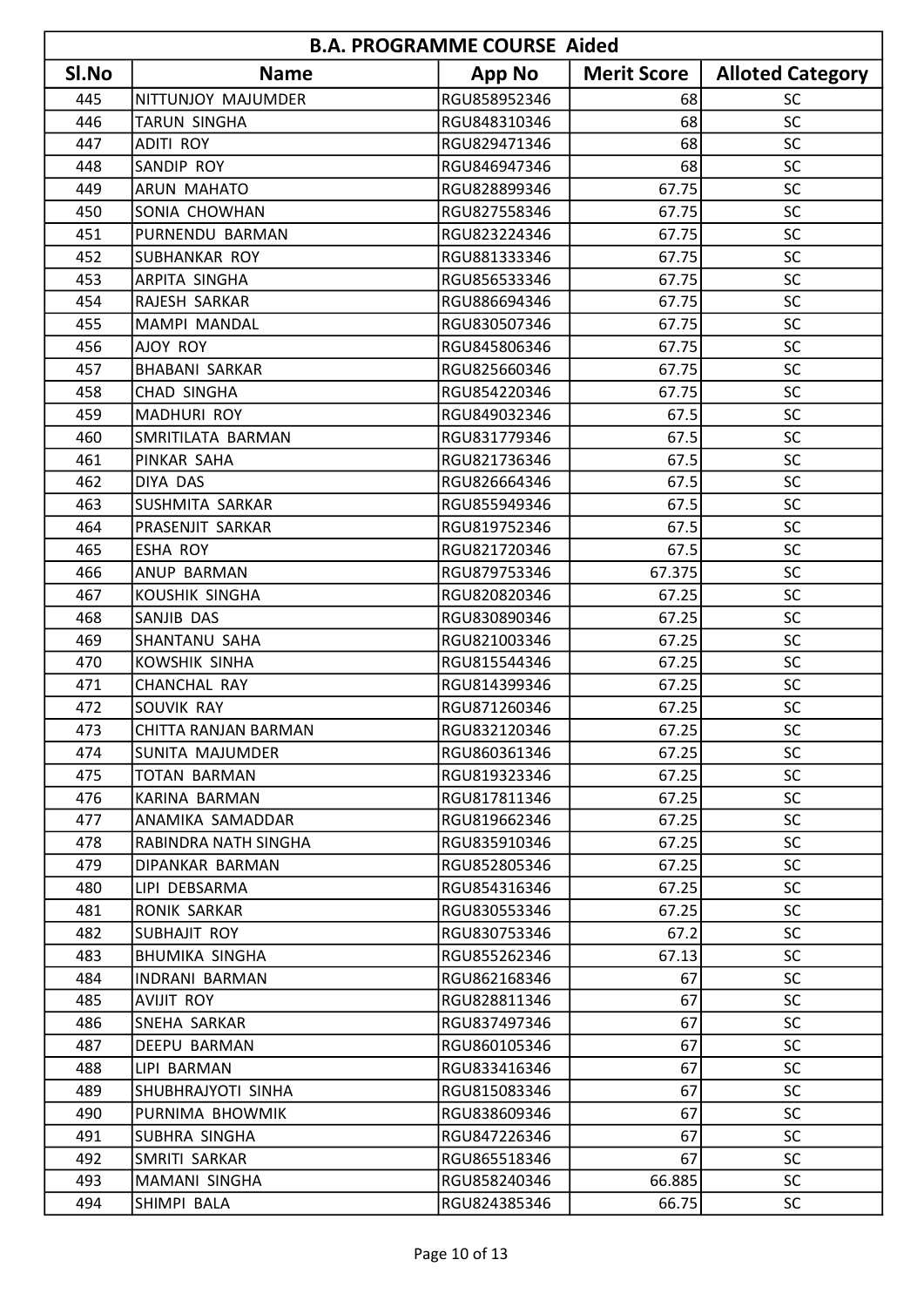|       | <b>B.A. PROGRAMME COURSE Aided</b> |               |                    |                         |  |
|-------|------------------------------------|---------------|--------------------|-------------------------|--|
| SI.No | <b>Name</b>                        | <b>App No</b> | <b>Merit Score</b> | <b>Alloted Category</b> |  |
| 495   | <b>PAPAN DAS</b>                   | RGU840513346  | 66.75              | <b>SC</b>               |  |
| 496   | <b>BISHWAJIT SARKAR</b>            | RGU830474346  | 66.75              | SC                      |  |
| 497   | DEBASISH MANDAL                    | RGU867012346  | 66.75              | SC                      |  |
| 498   | DIYA BARMAN                        | RGU826845346  | 66.75              | SC                      |  |
| 499   | NIJHUM SARKAR                      | RGU820055346  | 66.75              | SC                      |  |
| 500   | <b>HRITICK KUMAR BARMAN</b>        | RGU820884346  | 66.75              | SC                      |  |
| 501   | HEMANTI MAHATO                     | RGU830479346  | 60.75              | <b>ST</b>               |  |
| 502   | <b>ASTOMI MAHATO</b>               | RGU822388346  | 60.75              | <b>ST</b>               |  |
| 503   | <b>JAMES MARDI</b>                 | RGU814337346  | 60.515             | <b>ST</b>               |  |
| 504   | <b>SUNIRAM HEMBROM</b>             | RGU899829346  | 60.5               | <b>ST</b>               |  |
| 505   | SONALI MARDI                       | RGU828576346  | 60.25              | <b>ST</b>               |  |
| 506   | <b>DAROTI TIRKEY</b>               | RGU820253346  | 60                 | <b>ST</b>               |  |
| 507   | HARI NAGBANSHI                     | RGU820172346  | 59.75              | <b>ST</b>               |  |
| 508   | <b>BIJOY KISKU</b>                 | RGU819212346  | 59.75              | <b>ST</b>               |  |
| 509   | DIPALI HEMBRAM                     | RGU826413346  | 59.5               | <b>ST</b>               |  |
| 510   | JATIN TUDU                         | RGU844835346  | 59.5               | <b>ST</b>               |  |
| 511   | PUSPO MUNDA                        | RGU861974346  | 59.5               | <b>ST</b>               |  |
| 512   | <b>KANCHAN MURMU</b>               | RGU821566346  | 59                 | <b>ST</b>               |  |
| 513   | NISHA MAHATO                       | RGU824718346  | 59                 | <b>ST</b>               |  |
| 514   | MONIKA KISKU                       | RGU823403346  | 58.75              | <b>ST</b>               |  |
| 515   | LAKHI HEMBROM                      | RGU894107346  | 58.75              | <b>ST</b>               |  |
| 516   | <b>BABLU BESRA</b>                 | RGU859377346  | 58.75              | <b>ST</b>               |  |
| 517   | <b>MARY SOREN</b>                  | RGU848660346  | 58.75              | <b>ST</b>               |  |
| 518   | RUALI HANSDA                       | RGU870895346  | 58.25              | <b>ST</b>               |  |
| 519   | <b>MANIK HASDA</b>                 | RGU880502346  | 58.25              | <b>ST</b>               |  |
| 520   | PRASANJIT ORAW                     | RGU821373346  | 58                 | <b>ST</b>               |  |
| 521   | SHARMILA TUDU                      | RGU865048346  | 58                 | <b>ST</b>               |  |
| 522   | JUYAL HASDA                        | RGU822042346  | 57.75              | <b>ST</b>               |  |
| 523   | SONATAN MURMU                      | RGU846913346  | 57.75              | ST                      |  |
| 524   | PRASANJIT MAHATO                   | RGU823577346  | 57.5               | <b>ST</b>               |  |
| 525   | <b>BULBULI HEMRAM</b>              | RGU828006346  | 57.5               | <b>ST</b>               |  |
| 526   | SHIBA HASDA                        | RGU828234346  | 57.25              | <b>ST</b>               |  |
| 527   | HEMPADA KORA                       | RGU833378346  | 57.25              | ST                      |  |
| 528   | RAKESH MARDI                       | RGU821115346  | 57.25              | ST                      |  |
| 529   | ISUMATI ORAW                       | RGU887556346  | 57                 | <b>ST</b>               |  |
| 530   | POPI YASMIN                        | RGU861163346  | 68.64              | OBC-A                   |  |
| 531   | SAHENA PARVIN                      | RGU863681346  | 68.6               | OBC-A                   |  |
| 532   | POILI KHATUN                       | RGU842920346  | 68.5               | OBC-A                   |  |
| 533   | HUMAYUN ALI                        | RGU821178346  | 68.5               | OBC-A                   |  |
| 534   | SHYAMA KHATUN                      | RGU893758346  | 68.5               | OBC-A                   |  |
| 535   | JUBAYER ALAM                       | RGU828489346  | 68.25              | OBC-A                   |  |
| 536   | SELINA ASMIN                       | RGU825153346  | 68.25              | OBC-A                   |  |
| 537   | ABDUL ARIF                         | RGU826163346  | 68.25              | OBC-A                   |  |
| 538   | SOHEL AKTAR                        | RGU822758346  | 68.25              | OBC-A                   |  |
| 539   | SABNUR KHATUN                      | RGU886176346  | 68.25              | OBC-A                   |  |
| 540   | SABNUR BEGUM                       | RGU821127346  | 68.25              | OBC-A                   |  |
| 541   | SARFARAJ ALI PRADHAN               | RGU870737346  | 68                 | OBC-A                   |  |
| 542   | MD NOWAJ SARIF                     | RGU839764346  | 68                 | OBC-A                   |  |
| 543   | UMMUL MAHANUR                      | RGU873912346  | 68                 | OBC-A                   |  |
| 544   | MD RUBEL                           | RGU820411346  | 68                 | OBC-A                   |  |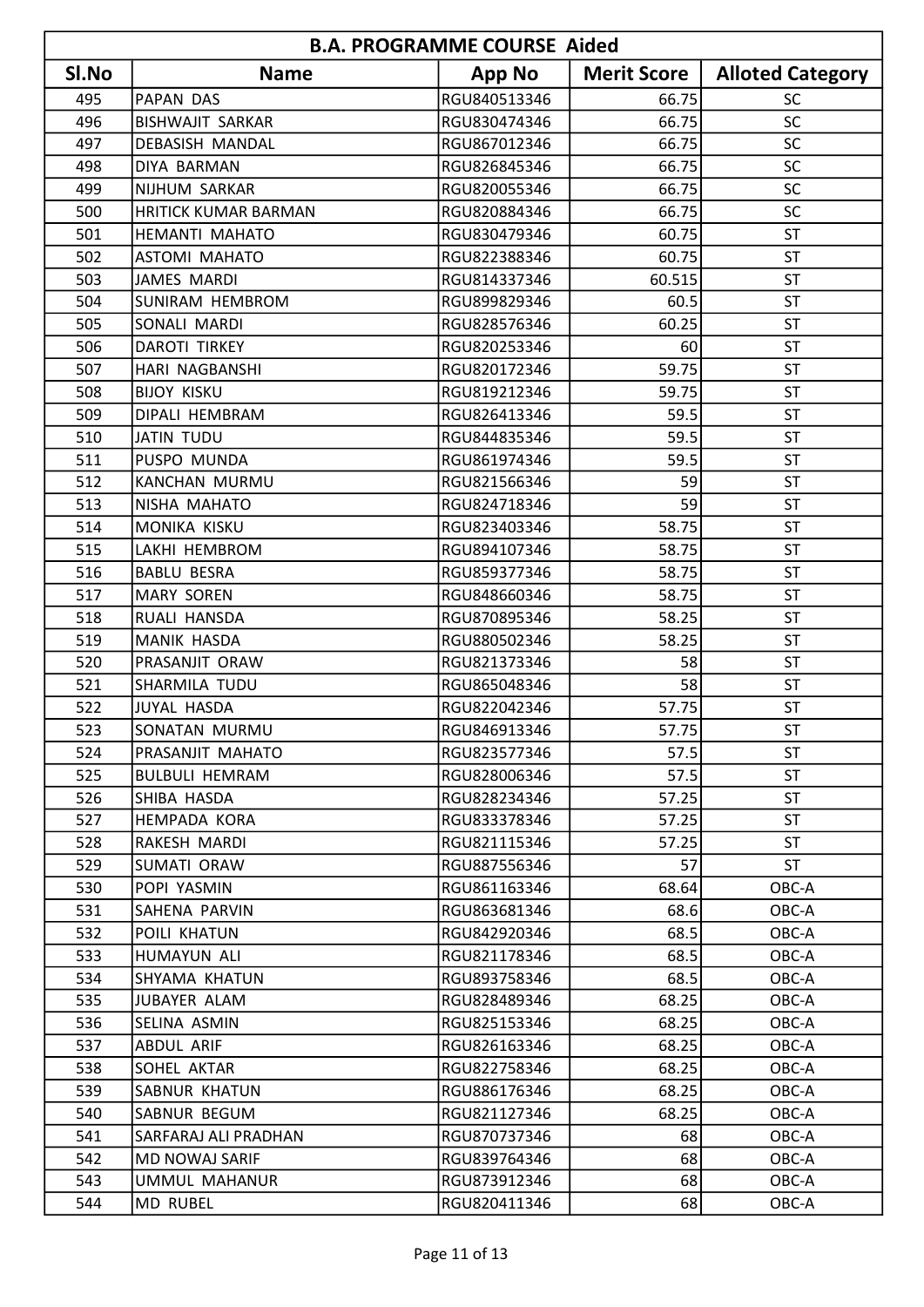| <b>B.A. PROGRAMME COURSE Aided</b> |                             |               |                    |                         |
|------------------------------------|-----------------------------|---------------|--------------------|-------------------------|
| SI.No                              | <b>Name</b>                 | <b>App No</b> | <b>Merit Score</b> | <b>Alloted Category</b> |
| 545                                | AJIMUL HOQUE                | RGU831783346  | 68                 | OBC-A                   |
| 546                                | <b>SABNUR KHATUN</b>        | RGU859379346  | 68                 | OBC-A                   |
| 547                                | <b>ABDUL KARIM ALI</b>      | RGU847037346  | 68                 | OBC-A                   |
| 548                                | SOFIQUL ISLAM               | RGU902188346  | 67.75              | OBC-A                   |
| 549                                | MANIRUL ALAM                | RGU822830346  | 67.75              | OBC-A                   |
| 550                                | <b>MD RAHUL ISLAM</b>       | RGU830937346  | 67.75              | OBC-A                   |
| 551                                | ROBIUL ALAM                 | RGU863014346  | 67.5               | OBC-A                   |
| 552                                | <b>ASURA KHATUN</b>         | RGU817083346  | 67.5               | OBC-A                   |
| 553                                | <b>MANOYARA KHATUN</b>      | RGU826814346  | 67.5               | OBC-A                   |
| 554                                | <b>ABDUL RAHAMAN</b>        | RGU838248346  | 67.5               | OBC-A                   |
| 555                                | <b>SAHANAJ PARVIN</b>       | RGU834190346  | 67.5               | OBC-A                   |
| 556                                | PAYEL PARVIN                | RGU854215346  | 67.25              | OBC-A                   |
| 557                                | SAMIM AKTAR                 | RGU834167346  | 67.25              | OBC-A                   |
| 558                                | <b>MD ARIF SAHEB</b>        | RGU833504346  | 67.25              | OBC-A                   |
| 559                                | MD ALHAJ                    | RGU877968346  | 67.25              | OBC-A                   |
| 560                                | YOTSNA KHATUN               | RGU841056346  | 67.25              | OBC-A                   |
| 561                                | MOSIBUR RAHAMAN             | RGU894835346  | 67.25              | OBC-A                   |
| 562                                | SAHIDA KHATUN               | RGU821643346  | 67.25              | OBC-A                   |
| 563                                | <b>EMRUL KAYESH SARKAR</b>  | RGU880537346  | 67.25              | OBC-A                   |
| 564                                | MUNIRODH JAMAN              | RGU883422346  | 67                 | OBC-A                   |
| 565                                | MURSID ALAM                 | RGU877724346  | 67                 | OBC-A                   |
| 566                                | MD ALFAJUDDIN               | RGU838457346  | 67                 | OBC-A                   |
| 567                                | MD MUJAHAR` SARKAR          | RGU899883346  | 67                 | OBC-A                   |
| 568                                | <b>GULSENA PARVIN</b>       | RGU845407346  | 66.72              | OBC-A                   |
| 569                                | <b>FARIKUL ISLAM</b>        | RGU827635346  | 66.5               | OBC-A                   |
| 570                                | MD MURAD REZA               | RGU820377346  | 66.5               | OBC-A                   |
| 571                                | JINNATUN NECHHA             | RGU837079346  | 66.5               | OBC-A                   |
| 572                                | SAKILA FIRDOSI              | RGU837647346  | 66.5               | OBC-A                   |
| 573                                | WASHIM AKRAM                | RGU889864346  | 66.5               | OBC-A                   |
| 574                                | KAJALI KHATUN               | RGU904825346  | 66.5               | OBC-A                   |
| 575                                | SHAJAHAN ALI                | RGU893959346  | 66.25              | OBC-A                   |
| 576                                | SOHEL RANA                  | RGU831026346  | 66.25              | OBC-A                   |
| 577                                | ROHANA PARVIN               | RGU816267346  | 66.25              | OBC-A                   |
| 578                                | ABDUL RAHIM                 | RGU836671346  | 66.25              | OBC-A                   |
| 579                                | SAFNARA KHATUN              | RGU818943346  | 66.25              | OBC-A                   |
| 580                                | GOOLBAHAR KHATOON           | RGU853266346  | 66.24              | OBC-A                   |
| 581                                | LAKSHMI RANI SARKAR         | RGU855270346  | 68.5               | OBC-B                   |
| 582                                | SOMA DEBNATH                | RGU819561346  | 68.5               | OBC-B                   |
| 583                                | <b>MAMONI DAS CHOWDHURY</b> | RGU833994346  | 68.5               | OBC-B                   |
| 584                                | KAYA SARKAR                 | RGU834204346  | 68.5               | OBC-B                   |
| 585                                | <b>SURJA KANTA MAHATO</b>   | RGU814055346  | 68.5               | OBC-B                   |
| 586                                | MALA PAUL                   | RGU838228346  | 68.25              | OBC-B                   |
| 587                                | NANDITA GHOSH               | RGU828982346  | 68.25              | OBC-B                   |
| 588                                | SANGITA MANDAL              | RGU823555346  | 68.25              | OBC-B                   |
| 589                                | ANITA PAUL                  | RGU838011346  | 68.25              | OBC-B                   |
| 590                                | <b>GAYETRI SHIL</b>         | RGU827447346  | 68                 | OBC-B                   |
| 591                                | PREETI ROY                  | RGU822158346  | 68                 | OBC-B                   |
| 592                                | SUDIPTA SARKAR              | RGU820420346  | 68                 | OBC-B                   |
| 593                                | JAYANTA PAUL                | RGU874172346  | 67.75              | OBC-B                   |
| 594                                | DIBYENDU PAL                | RGU820029346  | 67.75              | OBC-B                   |